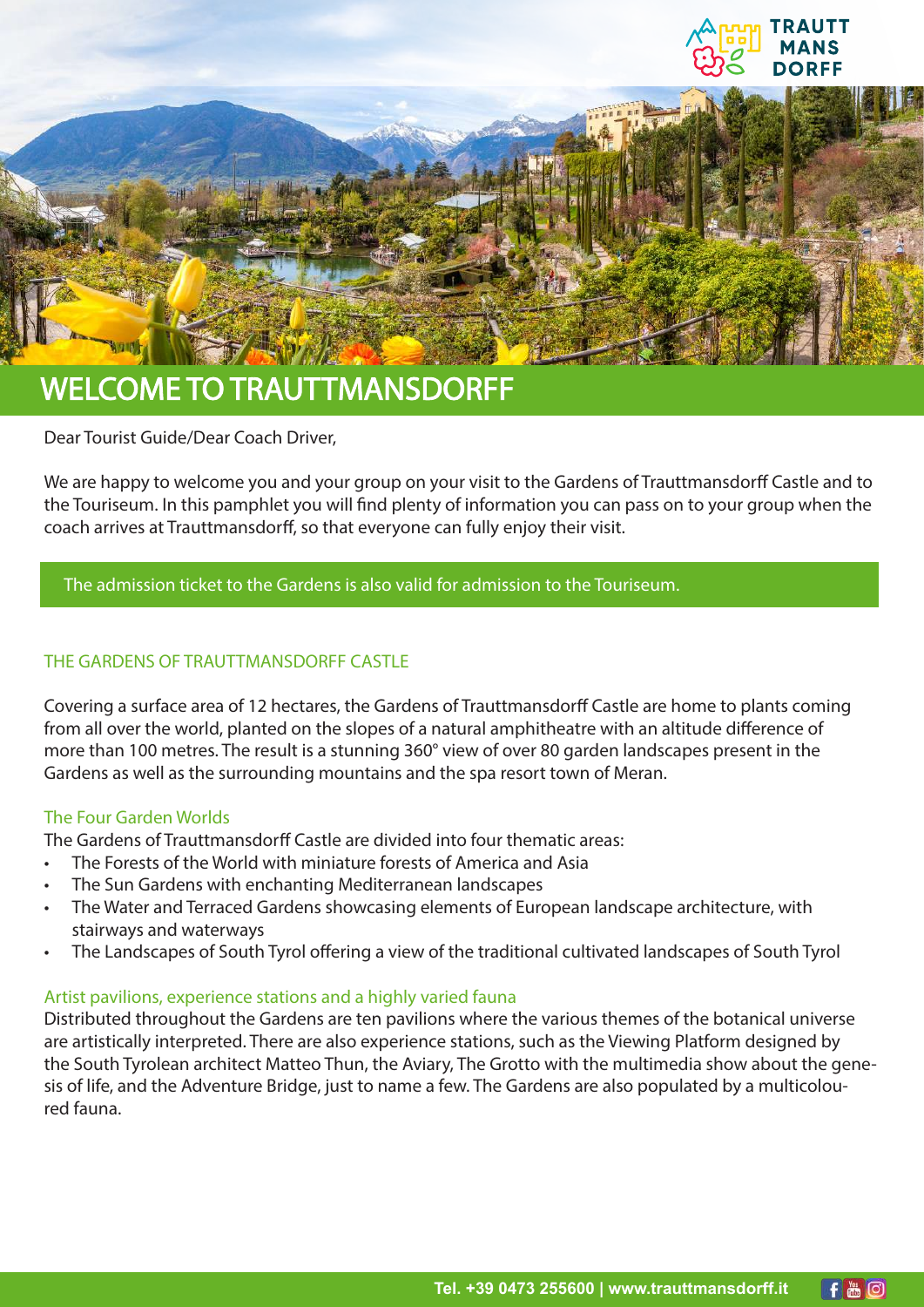

#### TRAUTTMANSDORFF CASTLE AND THE TOURISEUM

In the heart of the Gardens stands Trauttmansdorff Castle that today hosts the Touriseum, the Provincial Museum of Tourism that tells in a highly entertaining manner the 200 years of history of tourism in the Alps.

#### The Empress Elisabeth

The most famous guest at Trauttmansdorff Castle was certainly the Empress Elisabeth – also known as Sissi – who stayed at this mansion for many months in 1870 and again in 1889 as a place of retreat and relaxation. In 2008 a permanent exhibition was set up in the rooms once occupied by the Empress to tell the story of her visits to Meran and to Trauttmansdorff Castle.



#### HIGHLIGHT 2021

This season the Gardens of Trauttmansdorff Castle will celebrate their 20th anniversary. Opened in 2001, after 7 years of construction, today they are one of the most popular attractions in South Tyrol. For their 20th anniversary they will organise a great garden party and many special events.

In 2021, biodiversity will reign supreme at the Gardens. In keeping with the theme of "Diversity," the Gardens will be showing how important biological diversity is for humanity, animals and plants. Throughout the entire garden area, you will find a wealth of interesting information, fascinating facts and handy tips. The Touriseum presents its new special exhibition "Grab it, drag it, roll it - Luggage through the ages".



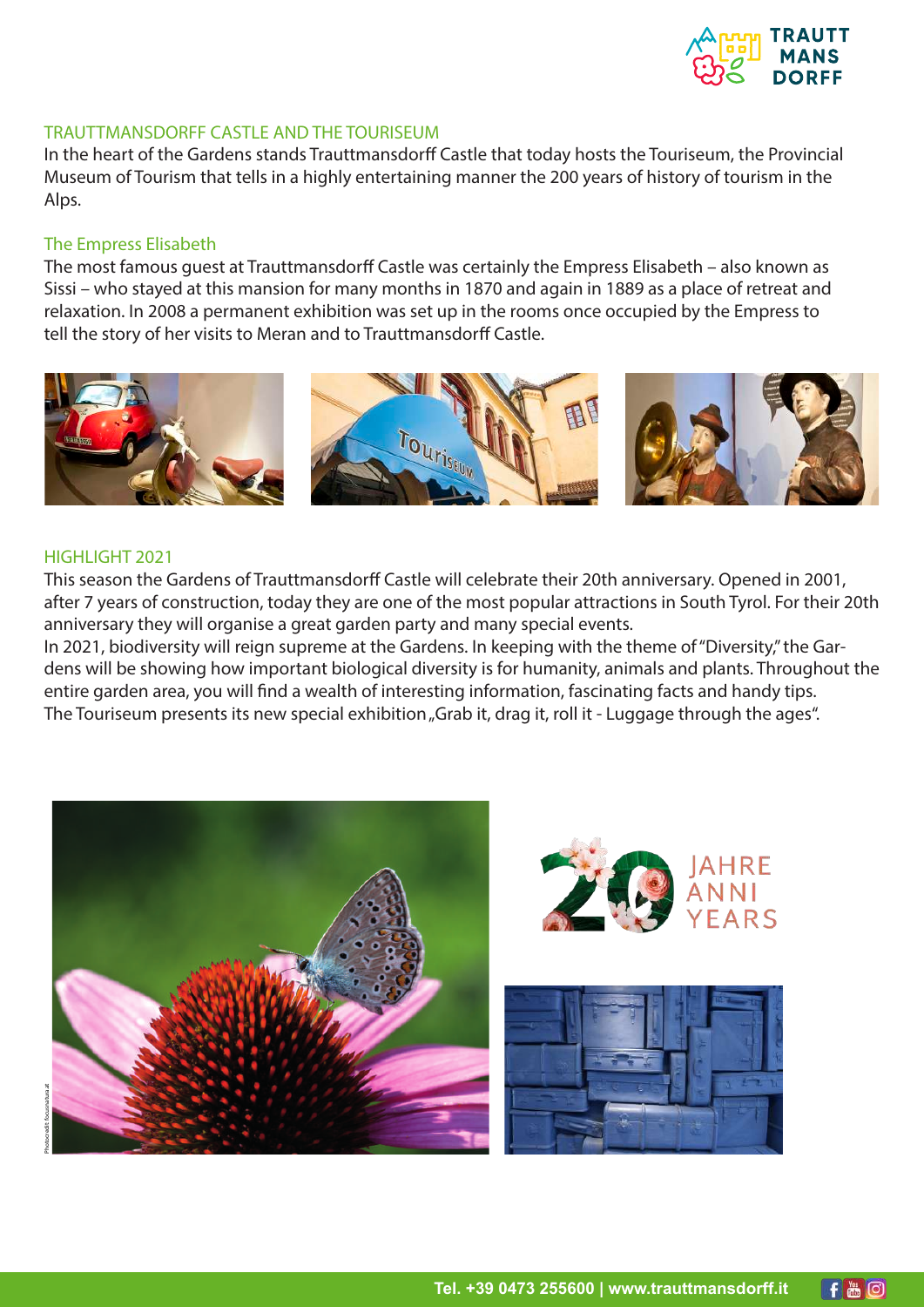

# TIPS FOR AN ENTERTAINING AND RELAXING VISIT

## ORIENTATION IN THE GARDENS

#### Walking circuits and panoramic trails

The Gardens are visited by walking on four circuits or three panoramic trails along a slight incline, all efficiently signposted. The information signs present along the trails provide information about each single area of the Gardens. Together with the admission ticket, each visitor receives an info flyer and a general map of the area.

#### Barrier-free complex

All of the walkways – except for the panoramic trail that leads to the "Matteo Thun's Binoculars" – can be accessed by wheelchairs and children's pushchairs. The trails that do have architectural barriers are indicated by stairs or by a sign indicating that wheelchairs are not allowed. The Water Lily Pond – at the heart of the Gardens - is just a few minutes' walk from the main entrance. Even the castle and the restaurant are close to the main entrance and can be reached via two lifts (after crossing the footbridge).

#### Many washrooms throughout the area

The grounds are well served by various rest areas, indicated on the information flyer and at every crossing. There are washrooms also at the Visitor Centre and after the footbridge (close to the main entrance) on the left. We suggest using the latter structure because the rest rooms of the Visitor Centre are usually crowded.

#### Where does what bloom?

The flora in the Gardens vary almost from one week to the next. On the day of your visit, you can check where the most blooming floral areas are located on the screens at the Visitor Centre or on the website www.trauttmansdorff.it.



#### TRAUTTMANSDORFF FOR EVERYONE

The Gardens of Trauttmansdorff Castle have something for everyone, garden lovers and botany enthusiasts as well as visitors who simply wish to enjoy a relaxing day or an invigorating walk.

#### Garden lovers

Take a leisurely walk through the Gardens and take in the rich variety of plants: the four walking circuits are on a very slight incline but allow to admire the surrounding mountain ranges.

#### Botany enthusiasts

On a long walk, botany lovers will discover the many species of Mediterranean, exotic and native plants as well as ornamental, wild and crop plants plus various herb gardens. 80 information signs along the way describe the features of the various areas of the Gardens.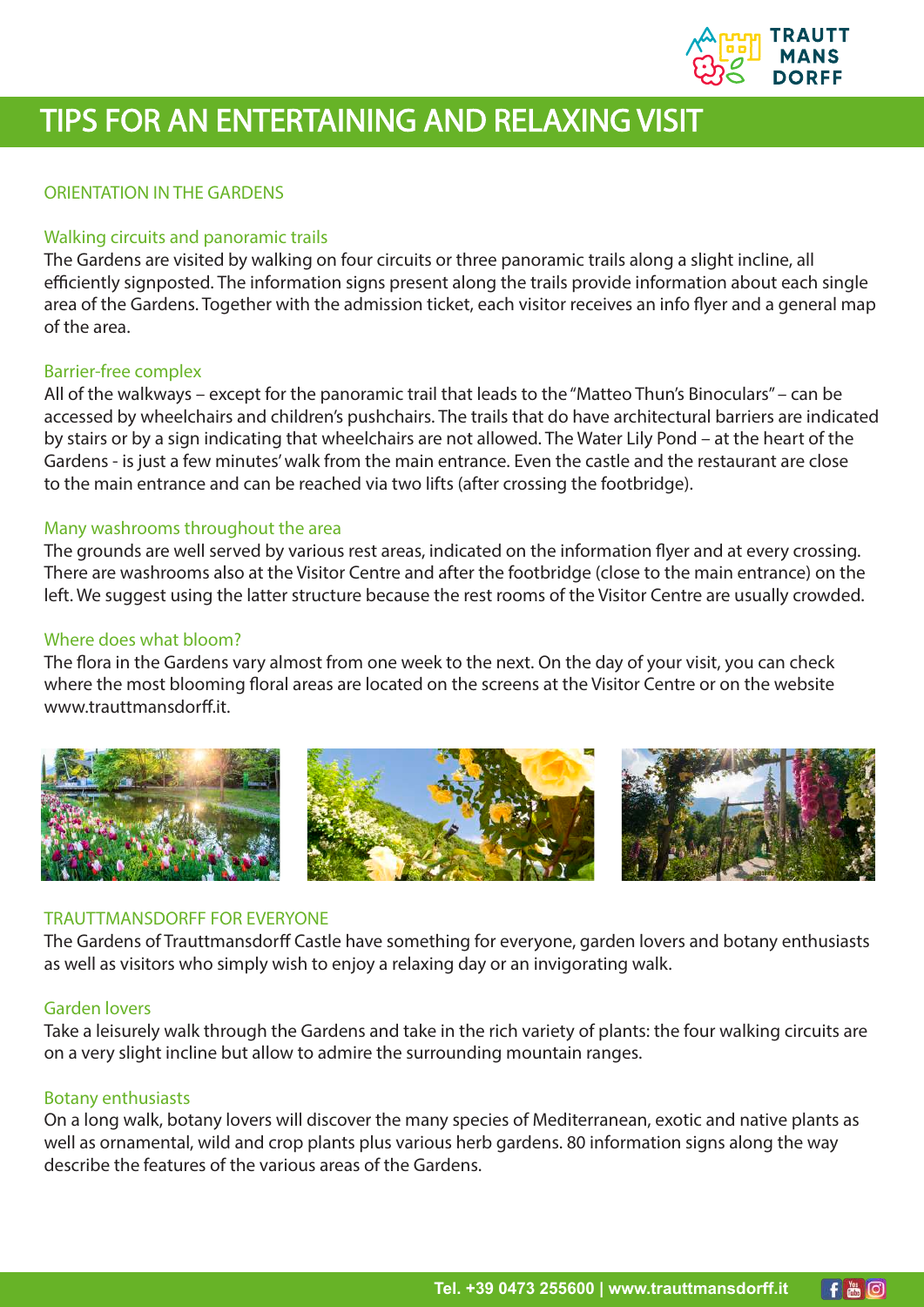

### A relaxing day

The centre of the complex, i.e. the Water Lily Pond, is just a few minutes' walk from the main entrance and, together with the Palm Café and the comfortable deckchairs on the platform looking out onto the water, is the ideal place for relaxation, while the Castle, the Touriseum and the Schlossgarten restaurant with its panoramic terrace are easily reached with two lifts. The first lift is located on a passageway immediately after the footbridge. The second lift is reached after crossing the internal courtyard.

#### An invigorating walk (if you don't fear heights)

Physical activity enthusiasts will enjoy the scenic trails that have an elevation difference of 100 metres and will be compensated by a breathtaking panoramic view. If you do not fear heights, you can climb up the steps to the Matteo Thun Binoculars or venture out onto the 15 metre long runway of the aviary to admire the view of the Gardens, of the hollow with the city of Meran and the mountains in the close background.



#### TRAUTTMANSDORFF IN ANY WEATHER: OUR TIPS

#### On rainy days

Come and discover the magical atmosphere of our Gardens on a rainy day! The Glass House, the Grotto, the Botanical Underworld, the Tube Cottage and the many artist pavilions offer shelter from the rain. Also visit the Touriseum at Trauttmansdorff Castle and the current temporary exhibition. Please note that access to the panoramic platforms is forbidden in bad weather conditions.

#### On hot summer days

On mornings, visit the areas of the Gardens located to the right of the footbridge and enjoy the shady areas of the woods (e.g.: Fern Valley with its refreshing waterfall), the Castle with the Touriseum and the Botanical Underworld that is kept at a constant temperature of about 18°C throughout the year.

#### EATING AND DRINKING

#### The Schlossgarten Restaurant

The restaurant (seating 140 guests) with its covered panoramic terrace (seating 200 guests) is located inside the Gardens, close to the Castle. It offers local and Mediterranean specialities with Spring, Summer and Autumn menus. The staff is committed to offering quick and courteous service so that the schedule of visiting groups can be respected without delays.

## Palm Café

Located close to the Water Lily Pond, the Palm Café (seating 70 guests) offers an assortment of homemade cakes and desserts, tastings of regional cuisine and ice cream specials.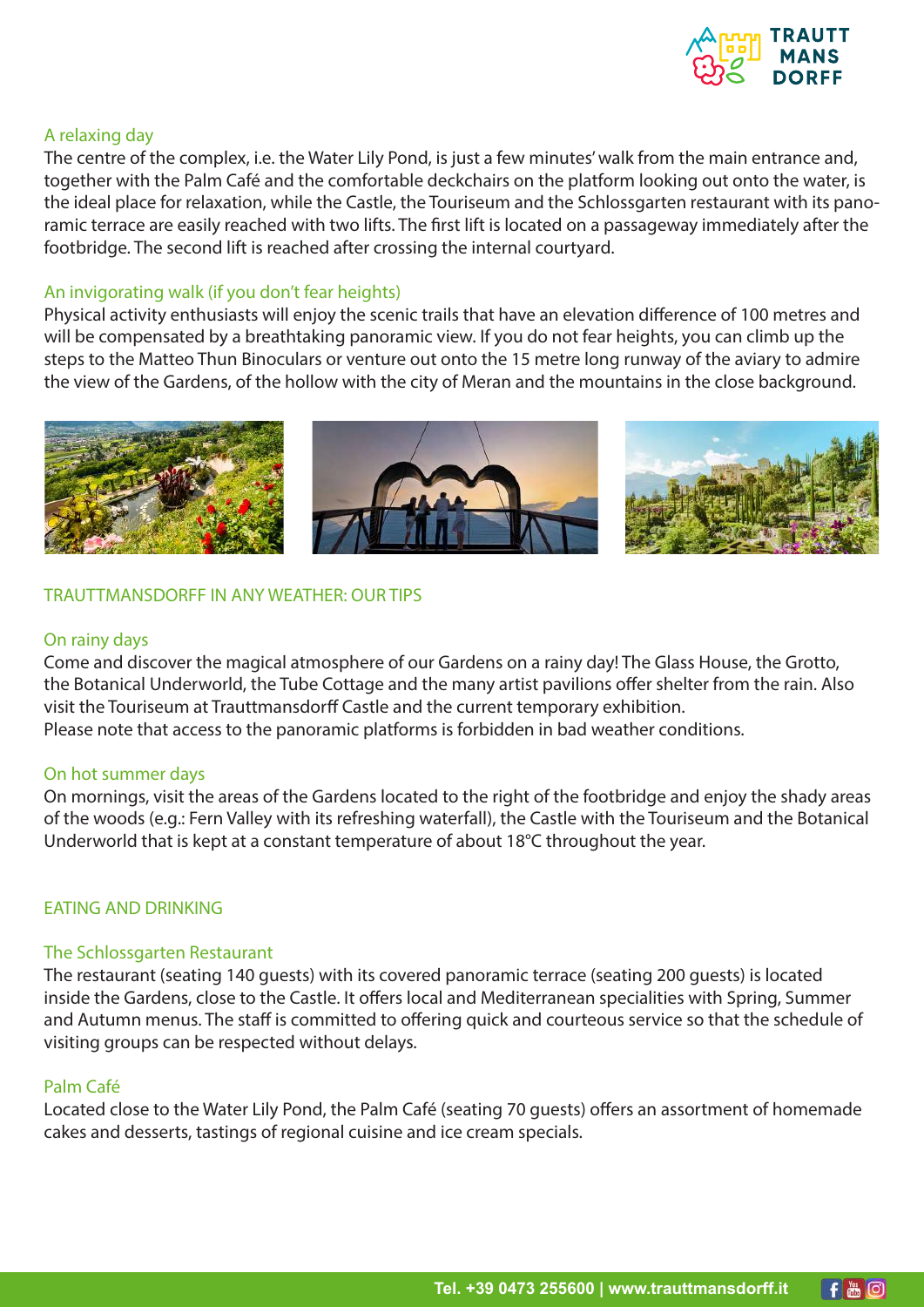

#### Drinking water

Within the complex, visitors will find fresh, high quality drinking water dispensed via drinking fountains, in the rest rooms and at the various drinking water distribution points.

#### Rest areas and picnic areas

The many rest areas invite visitors to stop and rest, like the picnic area that is equipped with picnic tables and benches, the Sissi terrace, the platform on the Water Lily Pond, the South Tyrolean Vineyard, the Palm Beach, the Garden for Lovers and the terrace on the lake with comfortable deckchairs.



#### PLANNING YOUR VISIT AND OTHER INFORMATION

#### Access and parking

Coaches can park in the 9 free slots (P1) close to the main entrance. If the slots are occupied, coach drivers can allow the visitors to get off at the main entrance and then go park for free in the P3 parking area about 300 m away.

#### Entrance without queuing for tourist groups

Please contact our staff at the Infopoint to buy tickets without waiting in line. The tickets will be delivered to the visitors at the Infopoint in your presence. In order to guarantee easy access, the group must pass through the entrance as compact as possible.

#### Free entrance for coach drivers and tourist guides (with ID document)

Coach drivers and tourist guides (with ID document) can accompany the group for free (entrance and guided visit for free). In the restaurant, an escort can eat for free for every 20 paying guests. If the group is smaller, the driver will receive a  $\epsilon$  10.00 coupon for a meal at the restaurant of the Gardens.

#### Did you book a guided tour?

On the day of your visit, our staff at the main entrance will tell you where to meet your guide. Please notify the ticket office (Ph. +39 0473 255620) about any delay in arrival on the day of the visit, otherwise the guided tour may not be available any longer.

Visit cancellation or visit date changes are allowed within 5 working days before the booked date. The guided visits of the Gardens are conducted in all weather conditions.

Tip: Before entering the Gardens, we suggest you visit the rest rooms of the Visitor Centre.